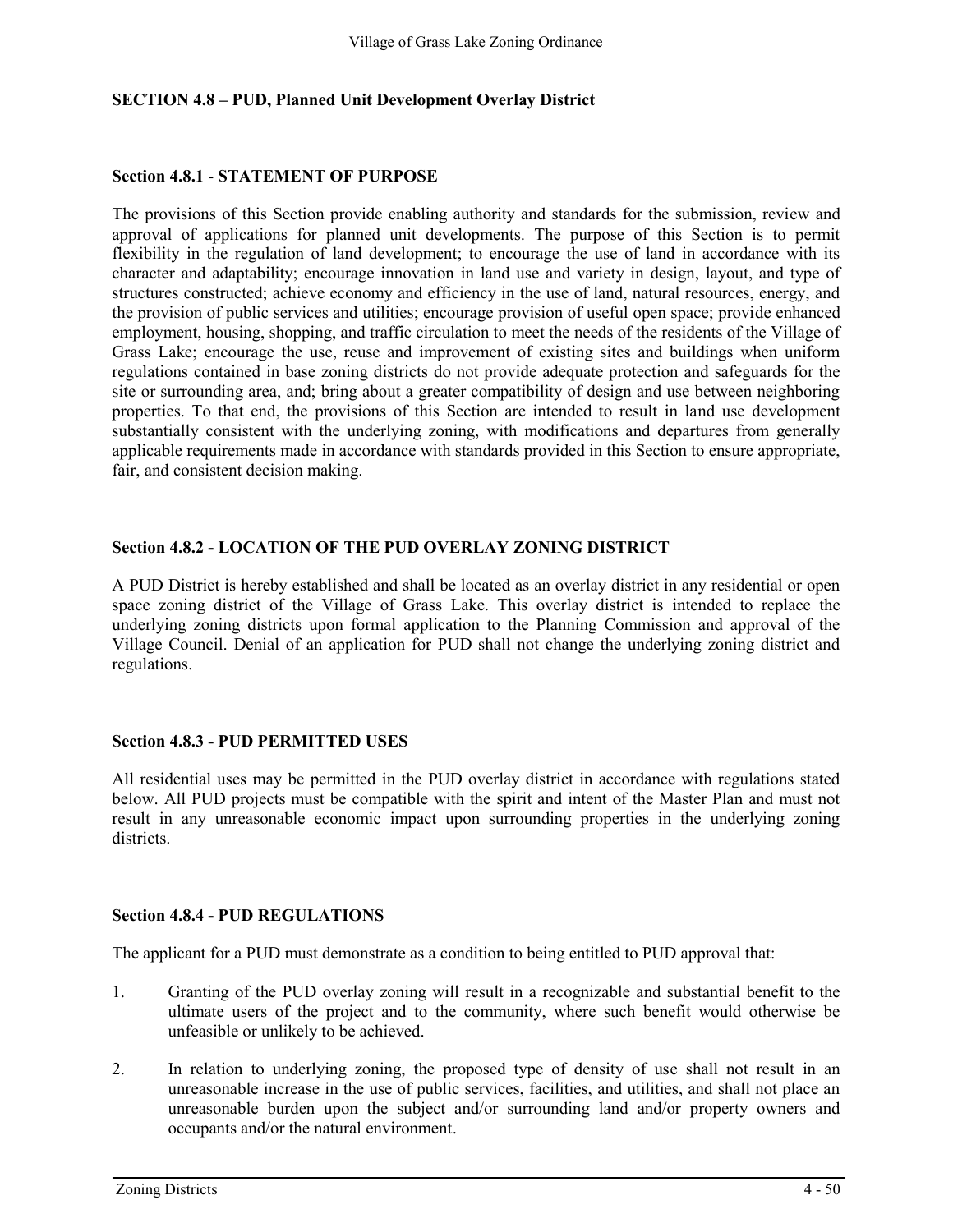- 3. The proposed development shall be consistent with the Village of Grass Lake Master Plan, and shall be consistent with the intent and spirit of the Zoning Ordinance.
- 4. The proposed development shall not result in any unreasonable negative economic impact upon surrounding properties.
- 5. The proposed development shall contain at least as much usable open space as would be required in this Ordinance in relation to the most dominant use in the development.

# **Section 4.8.5 - PUD OWNERSHIP**

The entire parcel for which application is made must be under one ownership or the application must be made with the written authorization of all property owners.

# **Section 4.8.6 - PROJECT DESIGN STANDARDS**

Based upon the following standards, the Planning Commission may recommend denial or approval, and the Village Council may deny or approve the proposed PUD.

- 1. Subject to the following subparagraph A of this Section, all ordinances applicable to lot size, lot width, lot coverage, setback, minimum floor area, building height, parking and loading, general provisions, and to other requirements and facilities; shall be as follows:
	- A. Single-family detached residential uses shall meet the ordinances applicable in the R-1, R-2, or OS-1 districts.
	- B. Multiple-family residential uses shall meet the ordinances applicable in the RM-1 district.
- 2. Consistent with the planned unit development concept, and to encourage flexibility and creativity, departures from compliance with the regulations above may be granted at the discretion of the Village Planning Commission as part of the approval of a planned unit development. Departures may be authorized on the condition that there are features or planning mechanisms deemed adequate by the Village Planning Commission designed into the project to achieve the objectives intended with respect to each of the ordinances being departed from.
- 3. The development shall be designed so as to promote preservation of natural resources and natural features.
- 4. The Village Planning Commission shall take into account the following considerations and insure compliance with all relevant applicable ordinances: perimeter setback and berming; thoroughfare, drainage and utility design; underground installation of utilities; pedestrian circulation system; and an integrated development with respect to signage, lighting, landscaping and building materials.

### **Section 4.8.7 - PROCEDURE FOR PUD REVIEW AND APPROVAL**

The granting of a planned unit development application shall require a rezoning, i.e., an amendment of the zoning map constituting a part of this Ordinance so as to designate the property which is the subject of the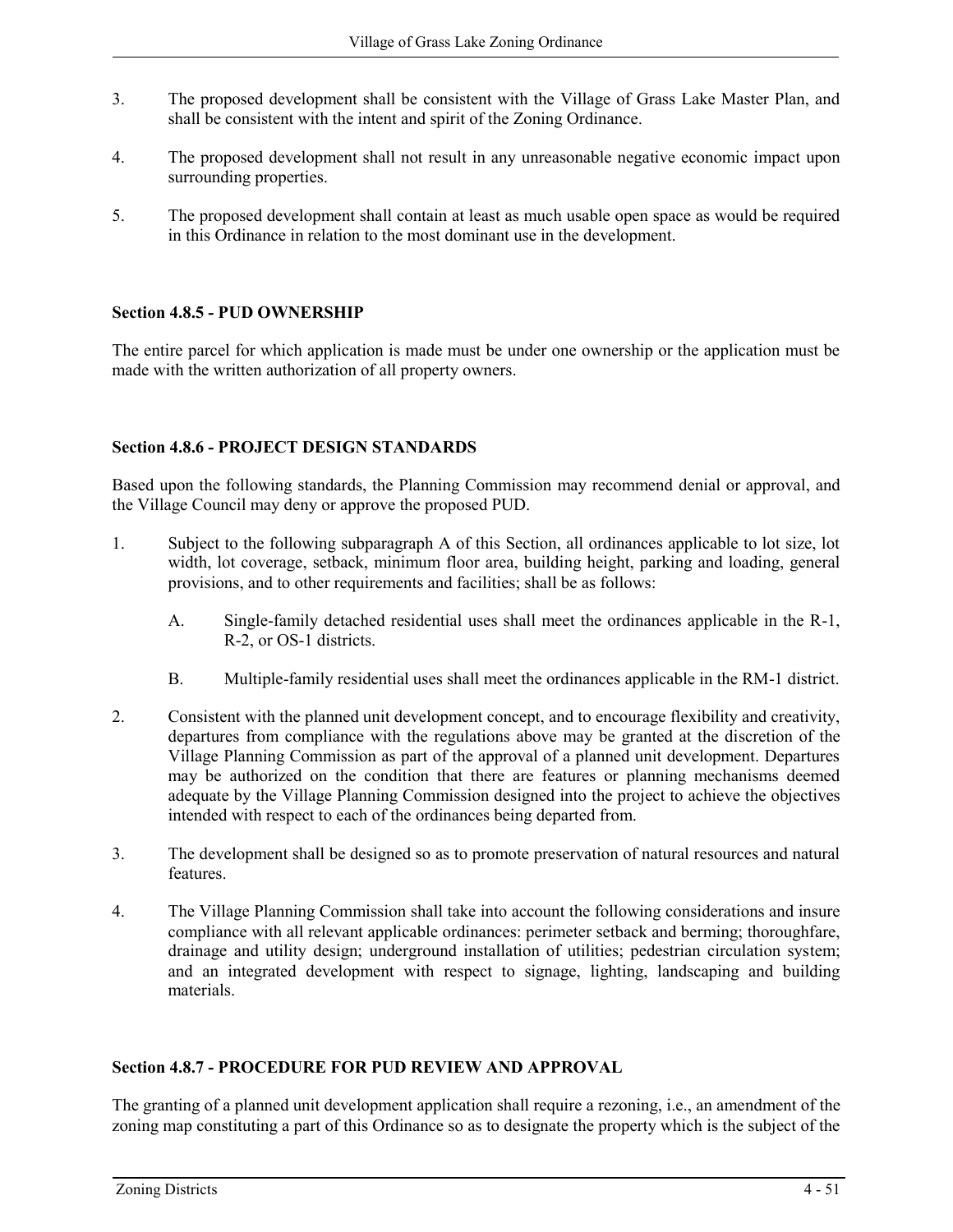application as planned unit development. Further, an approval granted under this Section, including all aspects of the final plan, and conditions imposed, shall constitute an inseparable part of the zoning amendment.

- 1. The Planning Commission shall hold a hearing at which the petitioner shall present the proposed PUD development plan and the Planning Commission shall provide the petitioner with its comments within thirty (30) days after holding such a hearing. No fees shall be charged for said preliminary hearing.
- 2. The petitioner shall next submit to the Clerk five (5) copies of the PUD development plan together with the base application fee. Copies of the plan as submitted shall be distributed to the appropriate reviewing agencies (e.g. village engineer, village planning consultant, county drain commissioner, Michigan Department of Environmental Quality (if wetlands are involved), etc.) for review to determine if the development concept can be accommodated by the existing public utility, street, and general service facilities as necessary for the project and determine if additional impact studies are required. Any costs incurred for additional reviews are the responsibility of the applicant.
- 3. The Chairman of the Planning Commission or Village Clerk shall notify the petitioner of any questions raised by the reviewing agencies during said review and shall submit like information to the Planning Commission for its consideration, along with a report from the village planning consultant which evaluates the planning aspects of the project and its impact on the present and future development of that part of the Village in which it is located.
- 4. The Planning Commission shall, after holding public hearings on said PUD development plan, noticed in accordance with Section 6.8, and reviewing said reports, make its recommendation to Village Council on said plan within sixty (60) days of its date of filing unless said time is agreed to be extended by the petitioner in writing; provided that the Planning Commission may extend this time for periods not to exceed thirty (30) days each if such extensions are necessary for adequate review.
- 5. If the PUD development plan is rejected by the Planning Commission, its reasons therefore shall be specified in a letter from the Planning Commission to the applicant.
- 6. The Planning Commission's recommendations and all related reports shall be submitted to the Village Council for its consideration. The Council shall, after holding a public hearing on the PUD development plan and petition, noticed in accordance with Section 6.8,, take final action on said plan and petition within thirty (30) days of the date it receives a report from the Planning Commission or such reasonable extension of time as may be necessary for adequate review.
- 7. If the site plan is rejected by the Council, its reasons shall be based upon the standards of review listed above, specified in writing, and approved by the Council.
- 8. Approval of the final PUD site plan by the Council shall constitute approval of the rezoning request and shall entitle the applicant to apply for building permits.

# **Section 4.8.8 - PUD APPLICATIONS**

Preliminary plans shall include the following:

1. Applicant's name and address.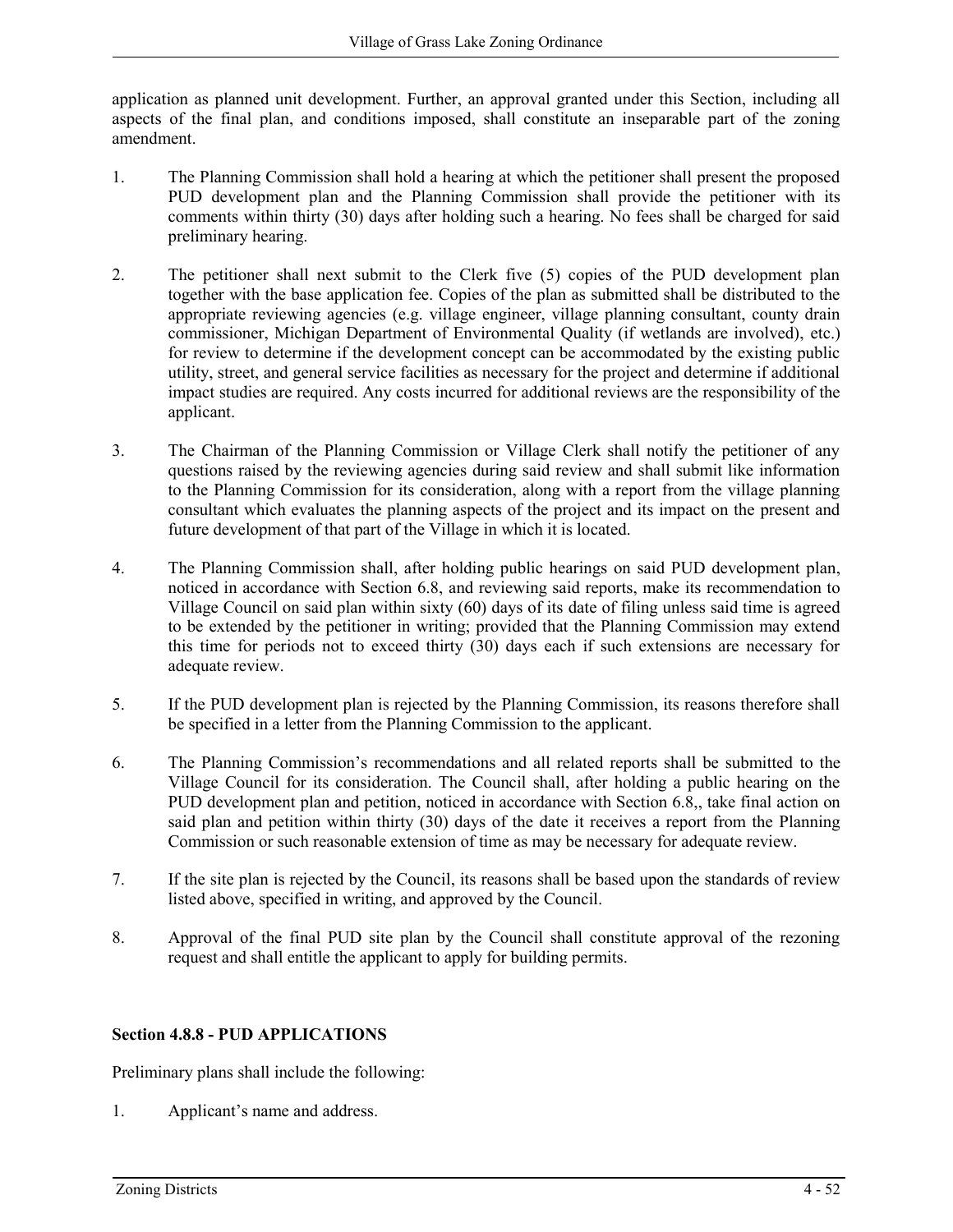- 2. The name of the proposed development.
- 3. Common description of property and complete legal description.
- 4. Dimensions of land: width, length, acreage and frontage.
- 5. Existing zoning and zoning of all adjacent properties.
- 6. Statement of intent of proposed use of land and any phasing of the project.
- 7. Name, address, city and phone number of: firm or individual who prepared the plan; owner of the property; and applicant, if other than owner.
- 8. Existing and proposed right-of-way width of all adjoining and internal roads, and layout of all internal roads.
- 9. Proposed acceleration, deceleration, and passing lanes.
- 10. Location of existing drainage courses, flood plains, lakes, streams, and wetlands.
- 11. Intentions with respect to water and sewer.
- 12. All parking areas and number of spaces by size.
- 13. The number and location of areas to be preserved as open or recreational space.
- 14. All known natural resources and natural features to be preserved.
- 15. Fair representation of the development concept, including each type of use, square footage or acreage allocated to each use, approximate location of each principal structure and use in the development, setbacks, typical layout and elevation for each type of use.
- 16. Specification of each deviation from the applicable ordinance regulations which will be sought to be approved, and the safeguards, features and/or planning mechanisms proposed to achieve the objectives intended to be accomplished by the regulation from which a deviation is being sought.
- 17. The Planning Commission and/or Village Council may require a topographical map if the size of the project and/or nature of the topography indicates that such document would be meaningful to review.

Final site plans shall include the following:

- 1. All requirements for site plan review under this Ordinance.
- 2. A site plan showing the type, location, and density of all uses.
- 3. All open spaces, including preserves, recreational areas, and the like, and each purpose proposed for such areas.
- 4. Evidence of market need for the use(s) and economic feasibility of the project.
- 5. A separately delineated specification of all deviations from this Ordinance which would otherwise be applicable to the uses and development proposed in the absence of this planned unit development Section. This specification should include ordinance provisions from which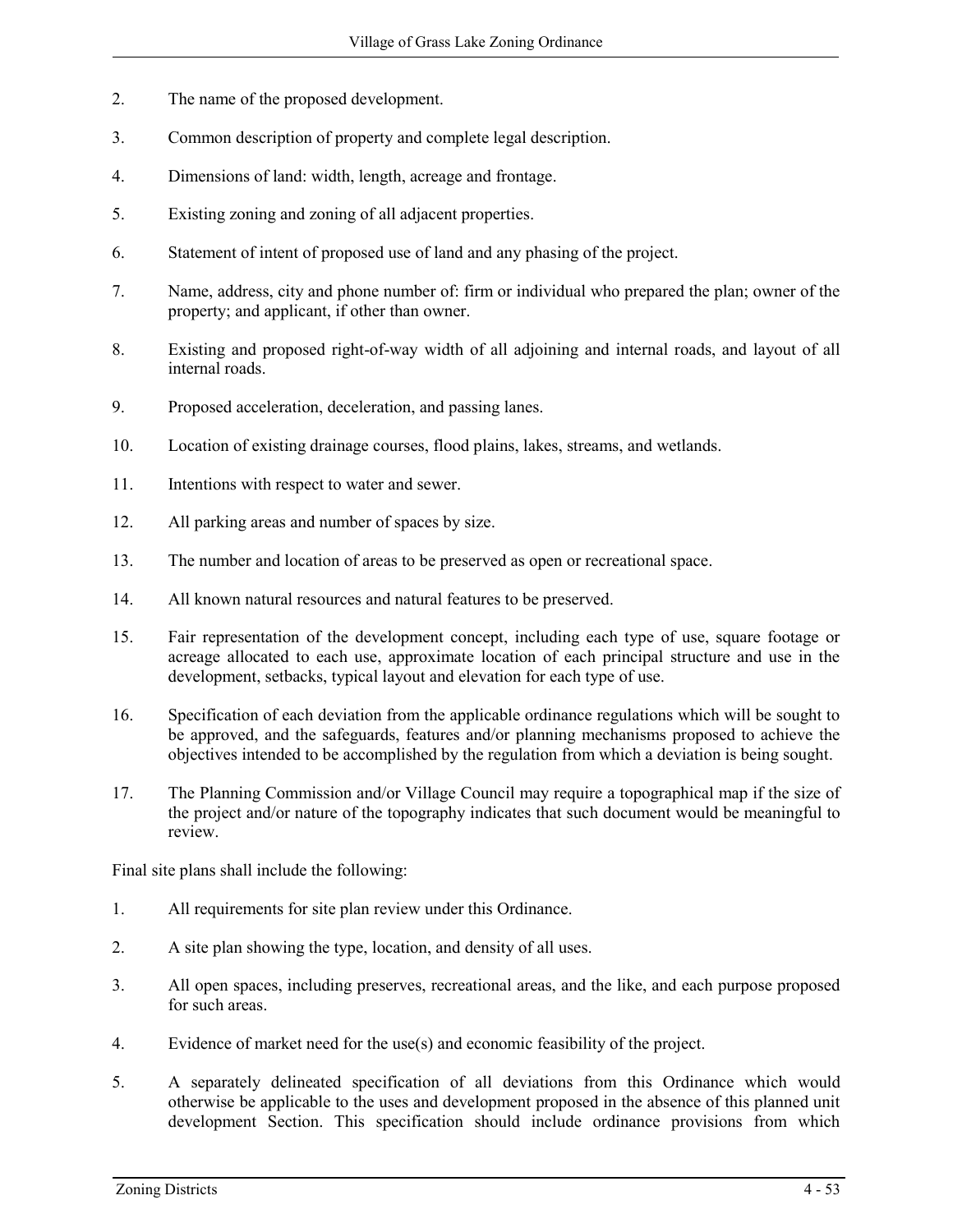deviations are sought, and if the applicant elects to be governed by Section 4.8, the reasons and mechanisms to be utilized for the protection of the public health, safety and welfare in lieu of the regulations from which deviations are sought shall be specified.

- 6. In the event the property on which the project is to be situated consists of 25 acres or more, a community impact statement may be required as part of the application.
- 7. A detailed landscaping plan.
- 8. A specific schedule of the intended development and construction details, including phasing or timing, and the general improvements to constitute a part of the development, including, without limitation, lighting, signage, the mechanisms designed to reduce noise, utilities and visual screening features.

### **Section 4.8.9 - PUD CONDITIONS**

Reasonable conditions may be required with the approval of planned unit development, to the extent authorized by law, for the purpose of insuring that public services and facilities affected by a proposed land use or activity will be capable of accommodating increased services and facility loads caused by the land use or activity protecting the natural environment and conserving natural resources and energy, insuring compatibility with adjacent uses of land, and promoting the use of land in a socially and economically desirable manner. Conditions imposed shall be designed to protect natural resources and the public health, safety and welfare of individuals in the project and those immediately adjacent, and the community as a whole, shall be reasonably related to the purposes affected by the planned unit development, and shall be necessary to meet the intent and purpose of this Ordinance, and be related to the objective of insuring compliance with the standards of this Ordinance. All conditions imposed shall be made a part of the record of the approved planned unit development.

### **Section 4.8.10 - PHASING AND COMMENCEMENT OF CONSTRUCTION**

- 1. Phasing: Where a project is proposed for construction in phases, the planning and designing shall be such that, upon completion, each phase shall be capable of standing on its own in terms of the presence of services, facilities, and open space, and shall contain the necessary components to insure protection of natural resources and the health, safety, and welfare, of the users of the planned unit development and the residents of the surrounding area.
- 2. Commencement and Completion of Construction: Construction shall be commenced within one year following final approval of a planned unit development, or within one year of any other necessary approvals which have been actively pursued. Each phase of the project shall be commenced within one year of the schedule established for same in the application submitted for the planned unit development. If construction is not commenced within such time, any approval of the final plan for the project shall expire and be null and void, provided an extension for a specified period may be granted by the Village Council upon good cause shown if such request is made to the Village Council prior to the expiration of the initial period. Moreover, in the event a final plan has expired, the Village Council shall be authorized to rezone the property in any reasonable manner, and if the property remains classified as planned unit development, a new application shall be required, and shall be reviewed in light of the then existing and applicable law and ordinance provisions.